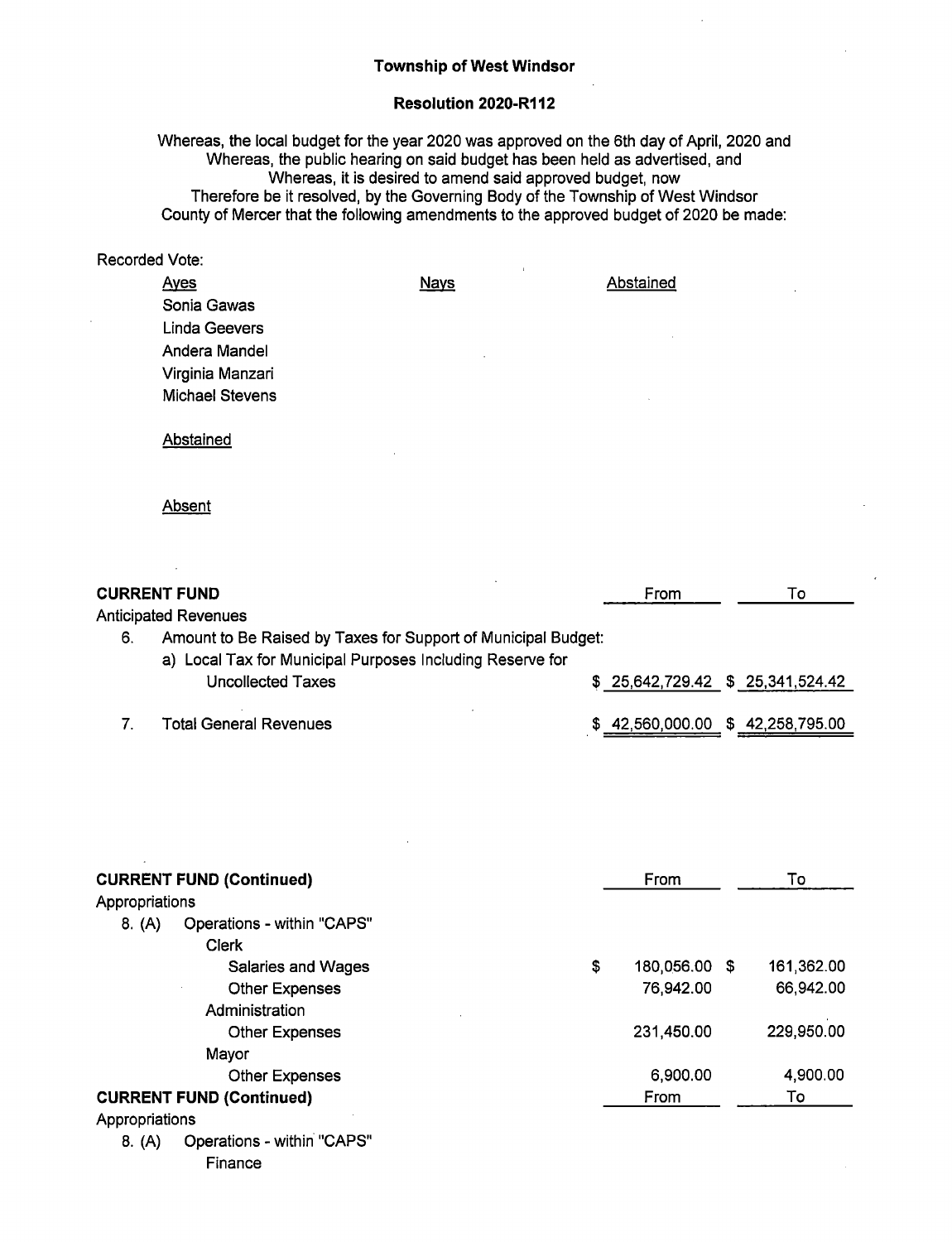|     | <b>Salaries and Wages</b>                                               | \$<br>496,308.00 \$ | 489,298.00                      |
|-----|-------------------------------------------------------------------------|---------------------|---------------------------------|
|     | <b>Tax Assessor</b>                                                     |                     |                                 |
|     | Salaries and Wages                                                      | 187,617.00          | 186,083.00                      |
|     | <b>Emergency Services</b>                                               |                     |                                 |
|     | Salaries and Wages                                                      | 1,296,088.00        | 1,295,361.00                    |
|     | Police                                                                  |                     |                                 |
|     | <b>Salaries and Wages</b>                                               | 6,552,253.00        | 6,525,270.00                    |
|     | <b>Uniform Fire Code</b>                                                |                     |                                 |
|     | Salaries and Wages                                                      | 175,544.00          | 174,817.00                      |
|     | Aid to Volunteer Fire Companies:                                        |                     |                                 |
|     | Princeton Junction Volunteer Fire Co. #1                                | 65,000.00           | 60,000.00                       |
|     | West Windsor Volunteer Fire Co. #1                                      | 65,000.00           | 60,000.00                       |
|     | Board of Health                                                         |                     |                                 |
|     | Salaries and Wages                                                      | 410,126.00          | 408,014.00                      |
|     | Senior Citizens Program                                                 |                     |                                 |
|     | Salaries and Wages                                                      | 181,046.00          | 179,916.00                      |
|     | <b>Facilities and Open Space</b>                                        |                     |                                 |
|     | <b>Other Expenses</b>                                                   | 92,000.00           | 82,000.00                       |
|     | Engineering                                                             |                     |                                 |
|     | Salaries and Wages                                                      | 295,718.00          | 264,481.00                      |
|     | <b>Public Works</b>                                                     |                     |                                 |
|     | Salaries and Wages                                                      | 1,309,672.00        | 1,267,763.00                    |
|     | Legal                                                                   |                     |                                 |
|     | <b>Other Expenses</b>                                                   | 250,000.00          | 200,000.00                      |
|     | Fire Hydrants                                                           |                     |                                 |
|     | <b>Other Expenses</b>                                                   | 741,000.00          | 721,000.00                      |
|     | Sewer                                                                   |                     |                                 |
|     | <b>Salaries and Wages</b>                                               | 467,340.00          | 466,698.00                      |
|     | Unclassified:                                                           |                     |                                 |
|     | Gasoline                                                                | 250,000.00          | 225,000.00                      |
|     | Electricity                                                             | 426,000.00          | 406,000.00                      |
|     | (H-1) Total Appropriations for Municipal Purposes within "CAPS"         | 30,742,512.00       | 30,461,307.00                   |
| (A) | Operations - Excluded from "CAPS"                                       |                     |                                 |
|     | <b>Affordable Housing</b>                                               |                     |                                 |
|     | <b>Other Expenses</b>                                                   | 120,000.00          | 100,000.00                      |
|     | Total Operations - Excluded from "CAPS"                                 | 4,376,098.00        | 4,356,098.00                    |
|     | (H-2) Total General Appropriations for Municipal Purposes Excluded from |                     |                                 |
|     | "CAPS"                                                                  | 9,958,232.00        | 9,938,232.00                    |
| (O) | Total General Appropriations - Excluded from "CAPS"                     | 9,958,232.00        | 9,938,232.00                    |
| (L) | <b>Subtotal General Appropriations</b>                                  |                     |                                 |
|     | {Items $(H-1)$ and $(O)$ }                                              | 40,700,744.00       | 40,399,539.00                   |
|     |                                                                         |                     |                                 |
| 9.  | <b>Total General Appropriations</b>                                     |                     | \$42,560,000.00 \$42,258,795.00 |

Be it further resolved, that two certified copies of this resolution be filed forthwith in the Office of the Director of Local Government Services for their certification of the 2020 municipal budget so amended.

Be it further resolved, that this complete amendment, in accordance with the provisions of N.J.S. 40A:4-9, be published in the Princeton Packet in the issue of May 15, 2020, and that said publication contain notice of public hearing on said amendment to held at the Municipal Building on May 26, 2020, at 5: 00 p. m.